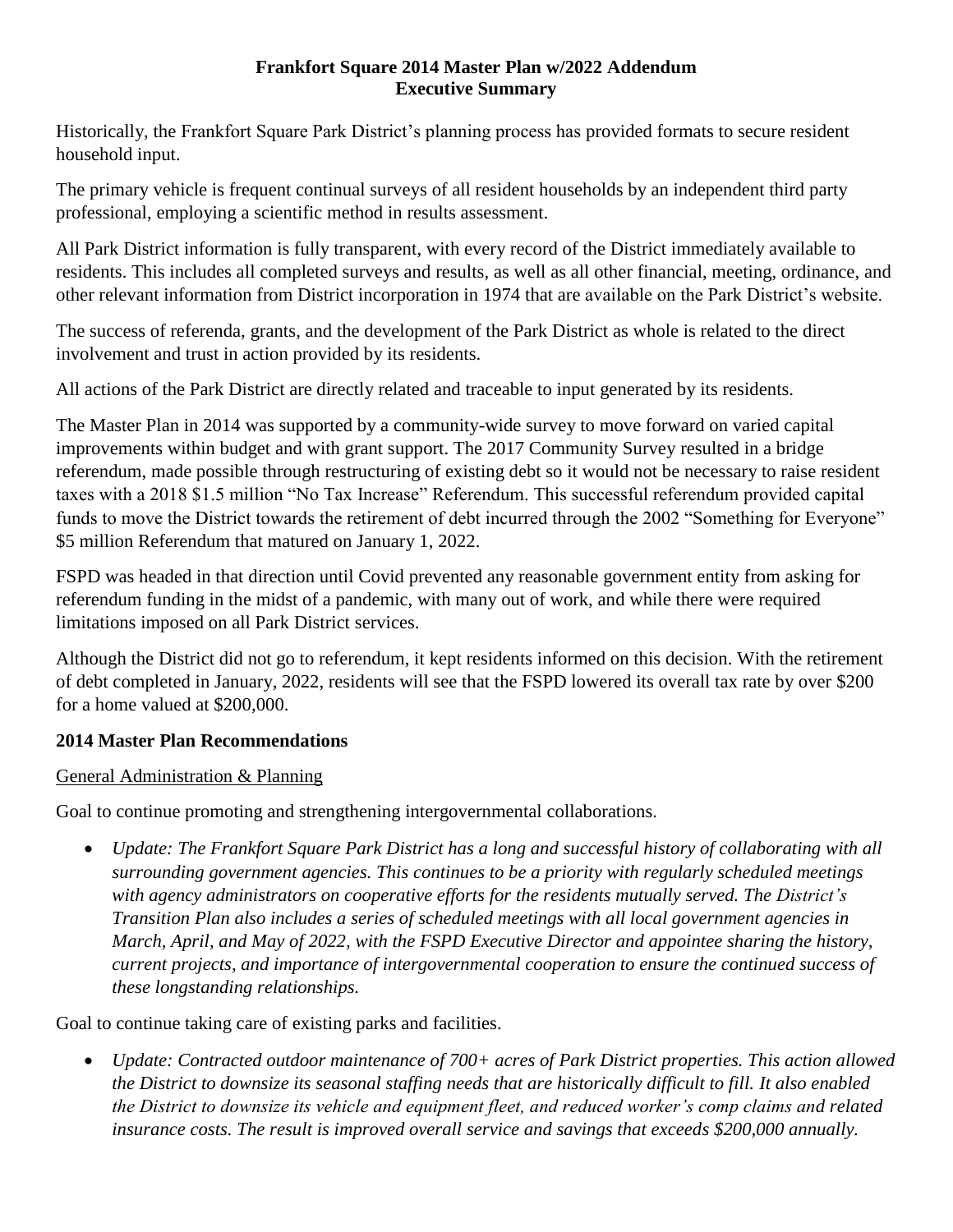Goal to maintain pulse on agency financials.

- *Update: The Park District made a concerted effort to eliminate smaller loan payments, worked with financial partners to restructure existing bonds in 2019, and paid off maturing loans/bonds resulting in a reduction of overall debt from \$1,110,198 in the 2014/2015 fiscal year, to \$500,272 in the upcoming 2022/2023 fiscal year, realizing a 55% reduction, demonstrating the District's mission of fiscal responsibility.*
- *Update: The Park District worked closely with, and per the recommendation of its independent audit firm of Lauterbach & Amen, LLC, to adopt financial policies to address fiscal responsibility by strengthening its financial position and better guiding its financial planning that included the following:*
	- o *Fund Balance Policy – Adopted June, 2019 to determine the principles and parameters to which fund balance targets are defined with a goal to establish fund balance classifications utilized to identify and define appropriate reserve retirement. The goal of the Fund Balance Policy is to increase the combined unassigned fund balance of the Corporate, Recreation, Audit, Liability Insurance, Paving & Lighting, Special Recreation, Social Security, and Golf Course funds over a five year period to defined levels beginning with a 4.25% of annual expenditures in those funds in FYE: 2020 to 9.00% of annual expenditures in those funds by FYE: 2024*
	- o *Capital Asset Policy – Adopted March, 2021 to provide control and accountability over capital assets and to gather and maintain information needed for the preparation of financial statements. The policy was established to safeguard assets to ensure compliance with GASB34 for governmental financial reporting.*
	- o *Investment Policy – Adopted March, 2021 to provide its Park Board with a strong internal control for cash and investment related transactions, as well as a benchmark for monitoring the success of its investment program. The policy outlines a plan for ensuring prudent investment of the District's funds and maximizing the efficiency of the District's cash management procedures. Public funds will be invested in a manner that will provide the maximum security and tightest investment return while meeting the daily cash flow demands of the District.*

Goal to maintain focus on community trends and changing demographics.

 *Update: Continue to survey our residents. In 2017 residents indicated interest in increased wellness opportunities. This prompted a follow-up survey, the 2019 Wellness & Capital Improvement Study. Results are reviewed by the Administration and Recreation departments, and new programs and potential facility adjustments/improvements are prioritized, per the data received.*

Goal to invest in human resources.

- *Update: The Park District encourages and supports continuing educational opportunities for all staff to ensure they are well-trained and skilled, including but not limited to:*
	- o *NRPA Director's School*
	- o *IPRA/IAPD State Conference*
	- o *IAPD Legal Symposium*
	- o *PDRMA's onsite and online risk management training sessions in a wide variety of subjects such as snow plowing and ladder safety, to certificates of insurance, and reasonable suspicion of drug and alcohol impairment*
- *Update: Completed the 2018 Salary Equity Study for all full-time and part-time positions within the Park District. Critical to that process was a thorough review of the Park District's job descriptions to ensure each were current and provided a comprehensive summary of the responsibilities associated with each job title.*